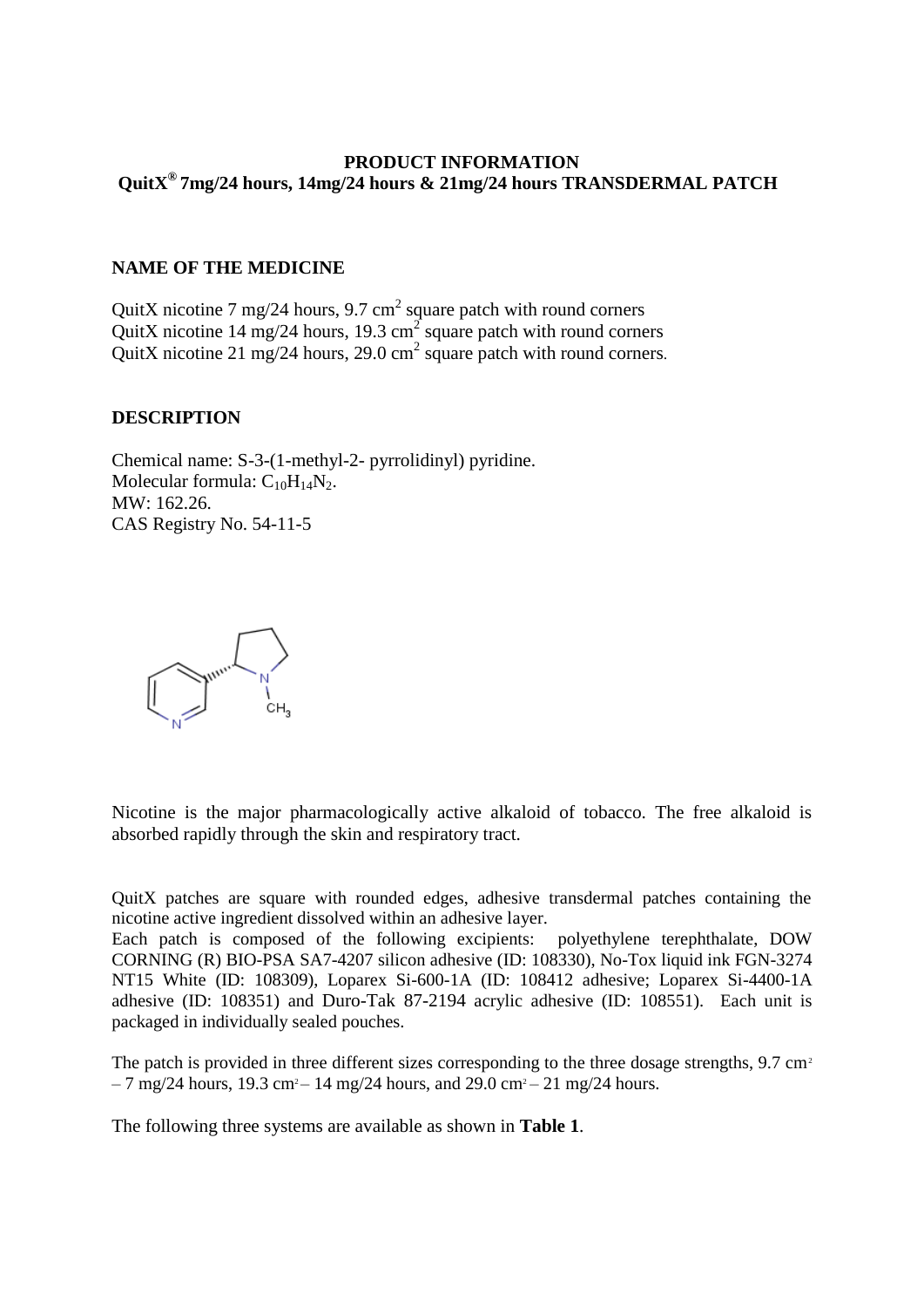## **QuitX Patch**

|                                   | <b>QuitX</b> step 1 | QuitX step 2 | QuitX step 3   |
|-----------------------------------|---------------------|--------------|----------------|
| Content of nicotine (mg)          |                     |              | 15.8           |
| Drug release area $\text{cm}^2$ ) | 29.0                | 19 3         | Q <sub>7</sub> |
| <b>Nominal release rate</b>       |                     |              |                |
| (mg/24h)                          |                     |              |                |

To sustain the concentration gradients for diffusion, more nicotine is contained in the nicotine patch than is actually delivered over 24 hours. Nicotine patch releases approximately 0.72 mg/cm<sup>2</sup>/24 hours of nicotine. Therefore, the average daily dose administered is determined largely by the size of the contact area of the system.

## **PHARMACOLOGY**

## Pharmacodynamics and mechanism of action

Nicotine acts primarily on cholinergic receptors of the nicotine type in the peripheral and in the central nervous system. Nicotine, the chief alkaloid in tobacco products, binds stereoselectively to acetylcholine receptors at the autonomic ganglia, in the adrenal medulla, at neuromuscular junctions and in the brain. Two types of central nervous system effects are believed to be the basis of nicotine's positively reinforcing properties. A stimulating effect, exerted mainly in the cortex via the locus ceruleus, produces increased alertness and cognitive performance. A "reward" effect via the "pleasure system" in the brain is exerted in the limbic system. At low doses the stimulant effects predominate while, at high doses, the reward effects predominate.

Intermittent administration of nicotine affects neurohormonal pathways, and results in the release of acetylcholine, noradrenaline, dopamine, serotonin, vasopressin, β-endorphin, growth hormone, cortisol and ACTH. These neuroregulators may be involved in the reported behavioural and subjective effects of smoking. Improved performance with some parameters such as finger tapping has been shown following nicotine administration in smokers who have been abstinent overnight.

The actions of nicotine in humans are complex, depending on dose, rate of delivery, prevalent autonomic tone, individual variation, and prior exposure (tolerance).

The cardiovascular effects of nicotine are due to stimulation of the central and the peripheral sympathetic nervous system. For example nicotine at the concentrations achieved during smoking causes increases in heart rate, increases of systolic and diastolic pressure, and also cutaneous vasoconstriction.

Partial or complete tolerance to some effects of nicotine develops rapidly: a second infusion after 60 or 120 minutes results in lesser heart rate acceleration and subjective effects than the initial infusion in spite of higher venous nicotine concentrations. When the second infusion is given after 210 minutes, the response is the same as that after the initial infusion.

Application of nicotine patch (14mg/24hour patch) to smokers abstinent overnight resulted in small increases in mean heart rate (up to 6 beats per minute) and systolic blood pressure and a decrease in stroke volume. The changes in heart rate and stroke volume were still present at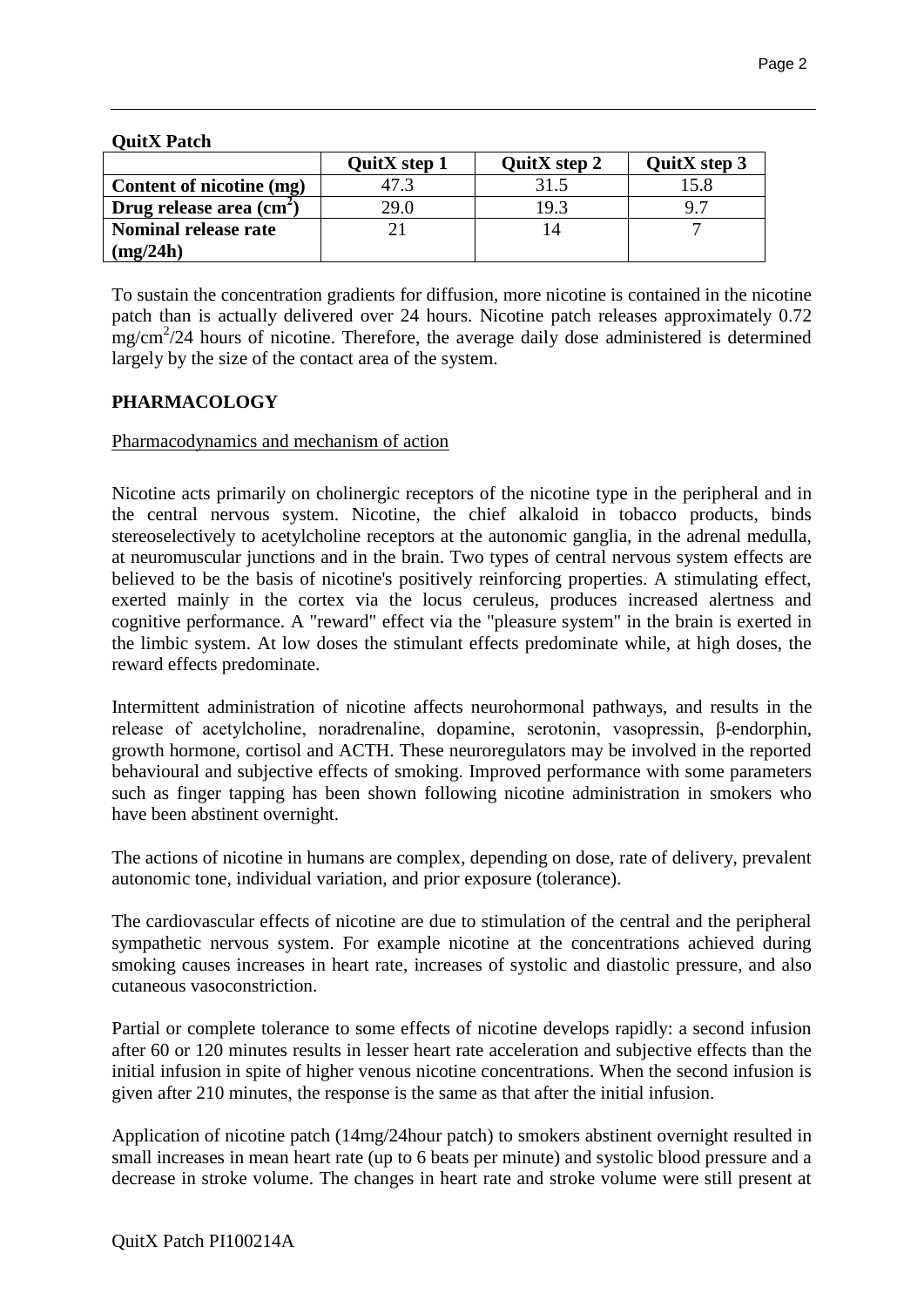day 10 after repeated application suggesting that development of complete tolerance to the effects of nicotine did not occur. The effects were smaller in magnitude than those produced by cigarette smoking, whereas no changes in skin temperature or blood flow were observed compared with placebo control.

During tobacco withdrawal, symptoms such as craving, irritability, frustration, anger, restlessness, nervous tension, anxiety, feeling of hunger, weight gain, difficulties of concentration, and sleep disturbances have been observed. During placebo controlled double blind clinical studies, nicotine replacement with nicotine patch in the first few weeks or months after stopping smoking increased the chances of successful abstinence with or without group support. There was also a strong trend towards reduction of withdrawal symptoms.

## Pharmacokinetics

Nicotine is readily absorbed through the skin into the systemic circulation. The absorption profile after single application of nicotine patch to healthy abstinent smokers (patients undergoing a course of smoking cessation therapy with the patch) shows an initial one to two hours delay followed by a progressive rise in plasma concentrations, plateaus being attained at about eight to ten hours after application.

After the system is removed, plasma concentrations decline more slowly than would be predicted by the two hour elimination half-life for this agent after an intravenous infusion. About 10% of the total amount of nicotine that reaches the circulation is delivered from the skin after nicotine patch (21mg/24hour patch) is removed.

The area under the plasma concentration time curve (AUG 0-24h) varied in proportion to the dose delivered by nicotine patch, which in turn depends on the size of the patch.

In comparison with an IV infusion  $76.8 \pm 17.8\%$  of the nicotine released from nicotine patch is systemically available. With repeated application of 14mg/24hour and 21mg/24 hour nicotine patches, mean minimum and maximum plasma concentrations at steady state were 7.1 and 12.0 nanogram/ml for the 14mg/24hour patches and 10.3 and 17.7 nanogram/ml for the 21mg/24hour patches.

These plasma concentrations were within the range observed during moderate cigarette smoking.

Analysis of residual nicotine content in systems worn for 24 hours indicates that total nicotine delivery into the circulation varies by a factor of two between individuals. However, within individual variability in the amount of nicotine delivered is small, indicating a high level of consistency in the performance of the system during once daily application of nicotine patch.

No data are available on the influence of gender on the pharmacokinetic parameters of nicotine following nicotine patch administration. AUG values do not seem to be related to bodyweight within the range 50 to 110 kg. No pharmacokinetic data exist for patients outside this weight range.

Nicotine is distributed widely in the body with a volume of distribution of approximately 180 L. It crosses the blood brain barrier, the placenta, and is also found in breast milk. Plasma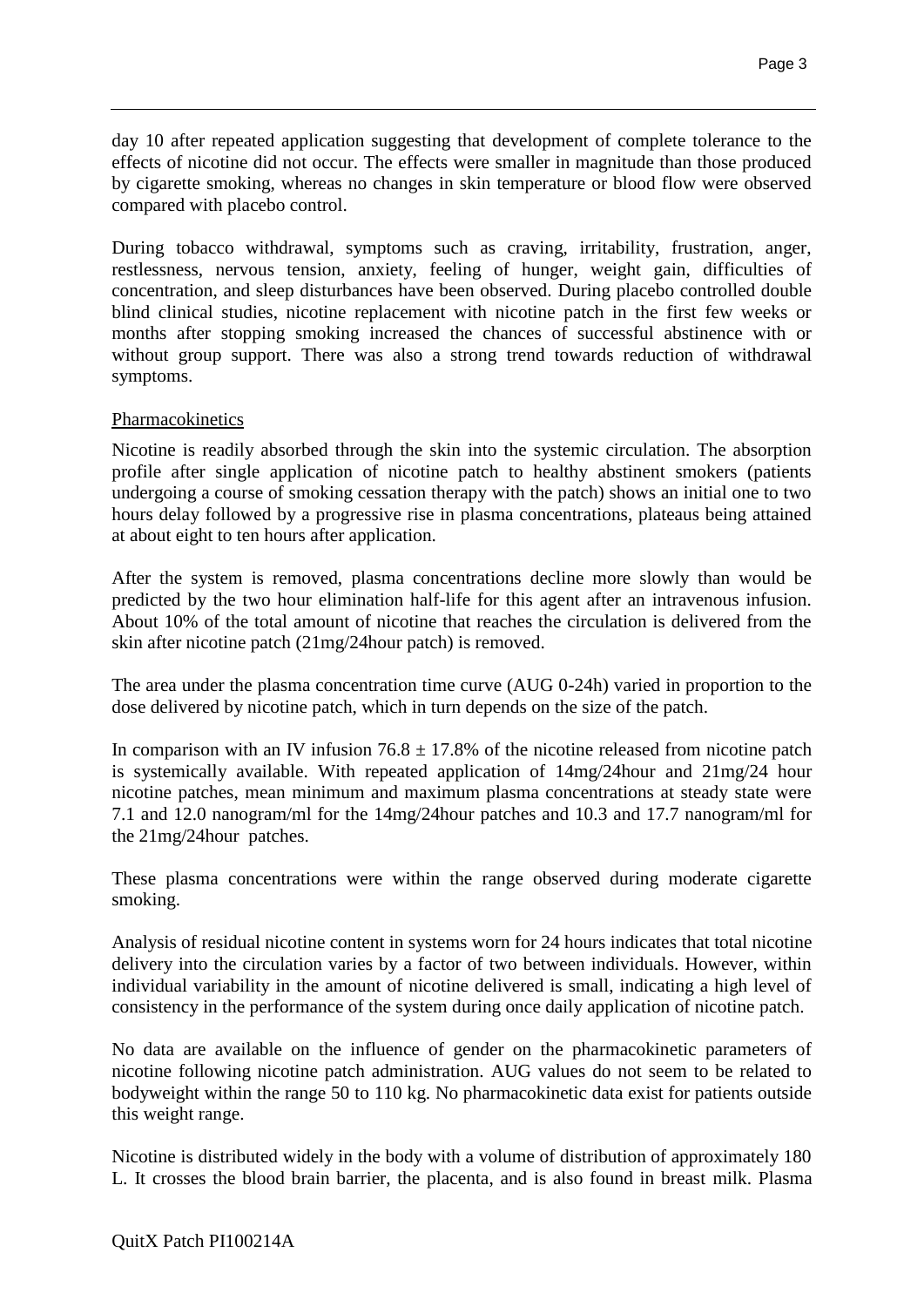protein binding of nicotine is negligible, less than 5%. Therefore, changes in nicotine binding from use of concomitant drugs or alternations of plasma proteins by disease states would not be expected to have significant consequences.

Total plasma clearance of nicotine ranges from 0.92 to 2.43 L/minute. The major eliminating organ is the liver; the kidney and lung also metabolise nicotine. There is no significant skin metabolism of nicotine. One of the primary metabolites, cotinine, has a half-life of 15 to 20 hours and concentrations that exceed those of nicotine tenfold. Cotinine is metabolised further to a large extent. More than 20 metabolites of nicotine *have* been identified, all of which are believed to be less active than the parent compound.

The primary urinary metabolites are cotinine (15% of the dose) and trans-3 hydroxycotinine (45% of the dose). About 10% of nicotine is excreted unchanged in the urine. As much as 30% may be extracted in the urine with high urine flow rates and urine acidification below pH 5. Renal excretion of unchanged nicotine is pH dependent, being negligible under alkaline conditions.

There is considerable individual variability in distribution, metabolism and bioavailability of nicotine from cigarettes, capsules and nicotine gum.

# **INDICATIONS**

Treatment of nicotine dependence, as an aid to smoking cessation.

# **CONTRAINDICATIONS**

Nicotine patches should not be used by non-smokers, children under 12 years, occasional smokers or those with diseases of the skin which may complicate patch therapy, or with hypersensitivity to nicotine or any of the excipients.

## **PRECAUTIONS**

Nicotine is a toxic and addictive drug and milligram doses are potentially fatal if rapidly absorbed. For any smoker, with or without concomitant disease or pregnancy, the risk of nicotine replacement in a smoking cessation program should be weighed against the hazard of continued smoking while using nicotine patches and the likelihood of achieving cessation of smoking without nicotine replacement.

Treatment with nicotine patches should be discontinued if symptoms of nicotine *overdosage*  appear. Mild intoxication produces nausea, vomiting, abdominal pain, diarrhoea, headache, sweating and pallor (see *Overdosage).*

Nicotine is a toxic substance. Doses of nicotine that are tolerated by adult smokers during treatment can produce severe symptoms of poisoning in small children and may prove fatal. Both before and after use, nicotine patch contains a significant amount of nicotine. Patients must be cautioned that the patches are not to be handled casually or left where they might be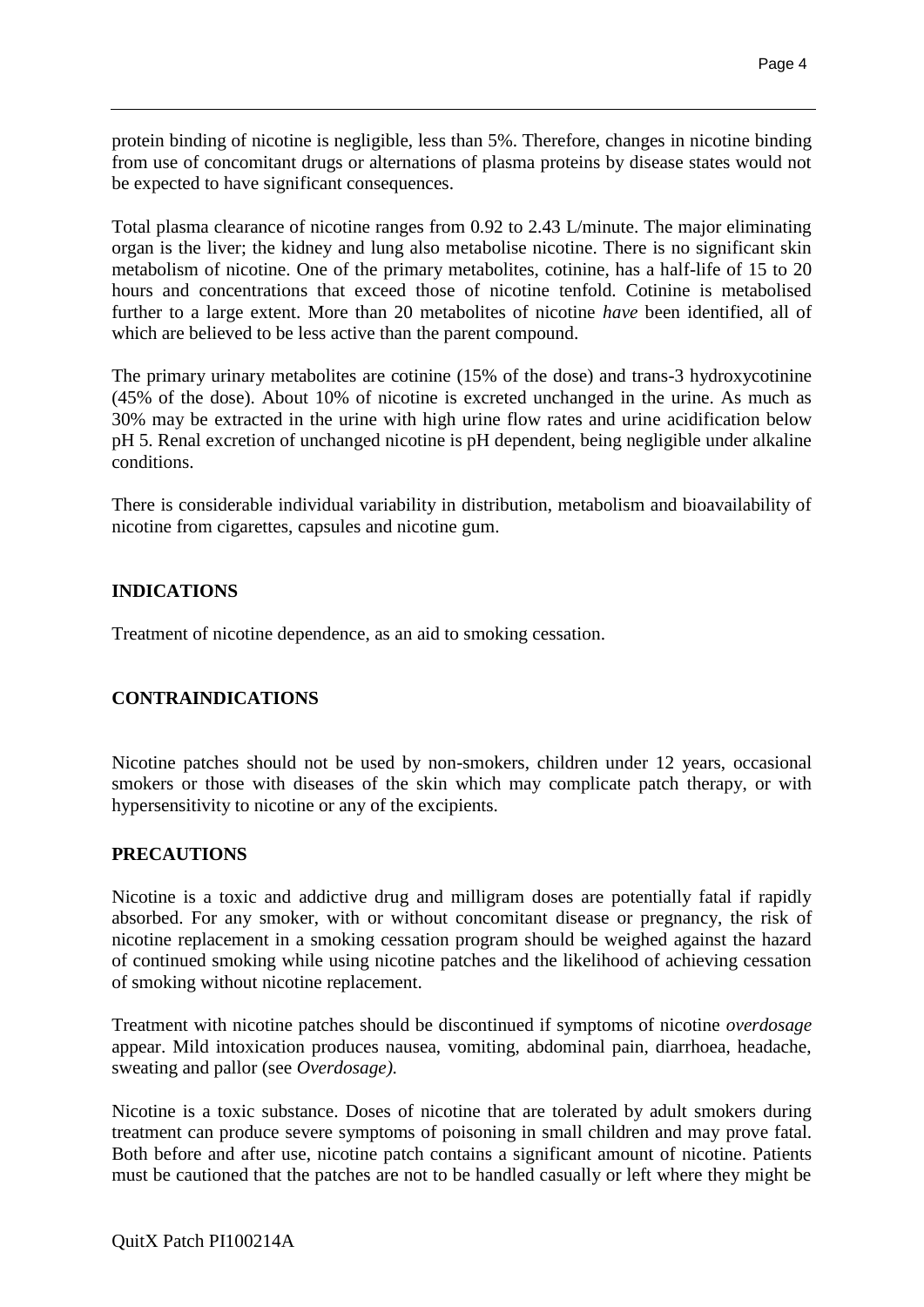inadvertently misused or consumed by children. Care must be exercised in the handling and disposal of both the fresh and the used patches so that they do not fall into the hands of children under any circumstances.

As soon as a patch is removed from the skin, it should be folded firmly in half, with the sticky sides together, and disposed of with utmost care. Similarly, the patches should not be stored or disposed of where they might be consumed by pets.

Occasional smokers are not expected to benefit from the use of nicotine patches.

Dependent smokers with a recent myocardial infarction, unstable or worsening angina pectoris including Prinzmetal angina, severe cardiac arrhythmias, uncontrolled hypertension or recent cerebrovascular accident should be encouraged to stop smoking with nonpharmacological interventions (such as counselling). If this fails, nicotine patches may be considered but as data on safety in these patient groups are limited, initiation should only be under close medical supervision.

Nicotine patches should be used with caution in patients with: severe hypertension, stable angina pectoris, cerebrovascular disease, occlusive peripheral arterial disease, heart failure; hyperthyroidism or pheochromocytoma; moderate to severe hepatic and/or severe renal impairment.

Smokers with diabetes mellitus should be advised to monitor their blood sugar levels more closely than usual when NRT is initiated because catecholamine release can affect carbohydrate metabolism and vasoconstriction may delay or reduce insulin absorption.

Nicotine patches should be used with caution in patients who are susceptible to angioedema and/or urticaria. Patients with generalised dermatological disorders such as psoriasis or chronic dermatitis should not use the patch (see Contraindications).

In the event of a severe or persistent skin reaction, discontinue treatment and use another pharmaceutical form.

#### Carcinogenesis, mutagenesis, impairment of fertility.

*Carcinogenicity*. As an ingredient of tobacco smoke, which contains potent carcinogens, nicotine is generally implicated as a co-carcinogen. Nicotine *per* se does not appear to be a potential carcinogen in laboratory animals.

*Mutagenicity.* In an *Escherichia coli* test system, nicotine induced DNA damage. In bacterial test systems as a whole and in cytogenetic assays with mammalian cell cultures, nicotine did not display any potentially genotoxic action.

*Reproduction toxicity.* Teratogenicity studies with nicotine in *several* animal species *have*  demonstrated nonspecific retardation of fetal growth. In the mouse, the unborn offspring of dams treated with nicotine 25 mg/kg subcutaneously (SC), corresponding to approximately 120 times the human transdermal dose, showed some skeletal defects in the peripheral parts of the limbs. Chronic SC administration of 1.5 or 3 mg/kg in pregnant rats caused some behavioural disorders in the offspring. In rats and rabbits, implantation of the blastocyst in the uterine epithelium may be inhibited or delayed to a certain extent by a reduction in DNA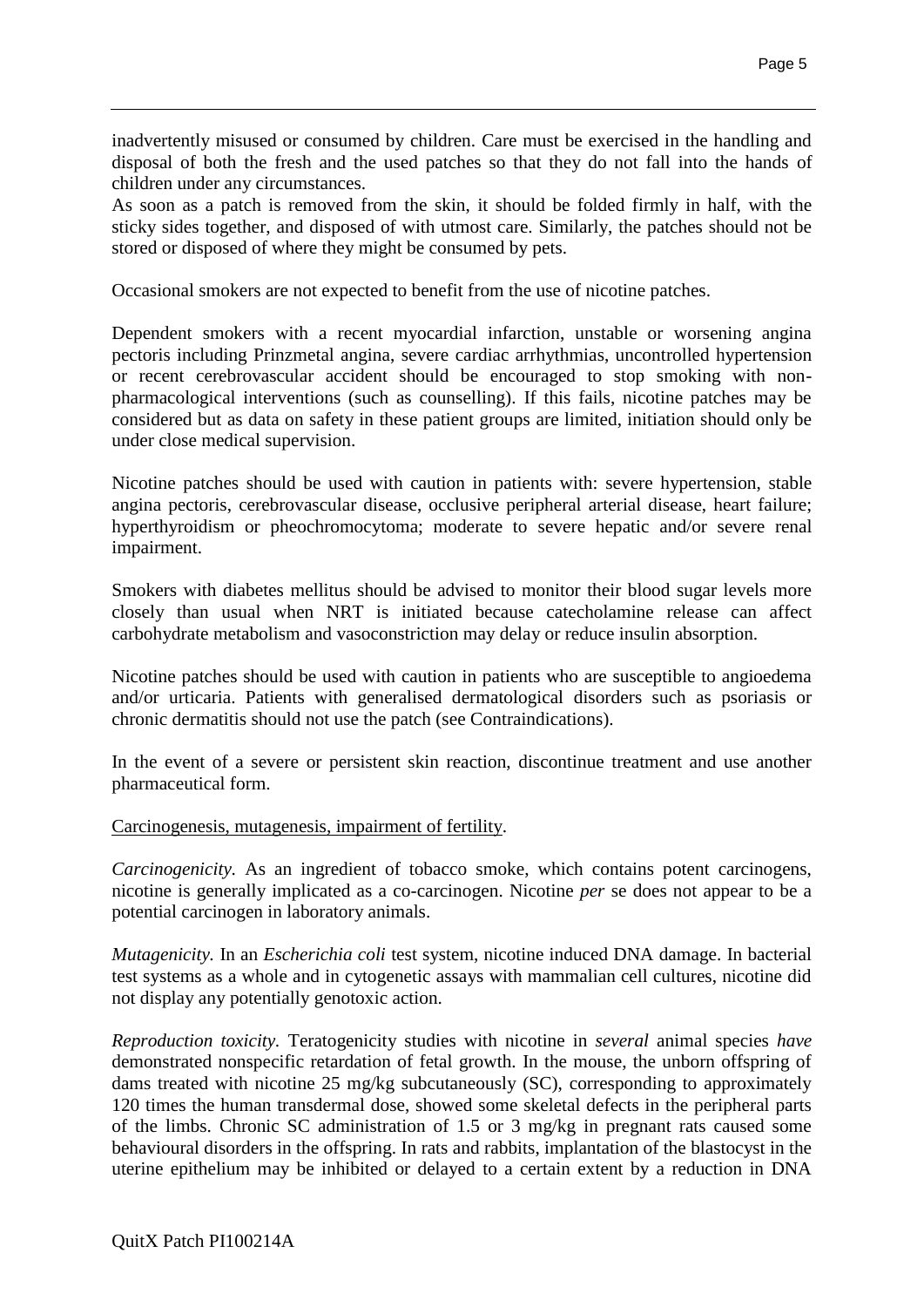synthesis which appears to be caused by nicotine. *Overall,* there are no clear cut grounds for believing that nicotine has any teratogenic potential and/or inhibitory effects on fertility at concentrations reached by the use of nicotine patches.

### Use in pregnancy (Category D)

In pregnant women, complete cessation of tobacco consumption should always be recommended without nicotine replacement therapy (NRT). However, for women unable to quit on their own, NRT may be recommended to assist a quit attempt.

Nicotine is harmful to the foetus. However, the risk for the foetus is probably less than to be expected with continued smoking due to: lower maximal plasma concentrations compared to inhaled nicotine, resulting in a nicotine exposure less or not more than associated with smoking; no exposure to polycyclic hydrocarbons and carbon monoxide.

As nicotine does pass to the foetus, the decision to use NRT should be made as early on in pregnancy as possible with the aim of discontinuing after use for two to three months.

If NRT is used during pregnancy, intermittent dosing products (nicotine chewing gum) should preferably be used while pregnant as the gums usually provide a lower daily dose of nicotine than patches. However, if the woman suffers from nausea and/or vomiting, the patch may be preferred but should be removed before going to bed.

#### Use in lactation

Nicotine is excreted in breast milk in quantities that may affect the child even in therapeutic doses. Like smoking, nicotine replacement therapy should be avoided during breastfeeding. Nicotine patch should not be used while breastfeeding.

Intermittent NRT products such as nicotine chewing gum may be used. Women should breastfeed just before they use the product to allow time between NRT use and feeding to be as long as possible.

#### Paediatric Use

*Use in children and adolescents.* Data on the use of NRT in treating adolescents under the age of 18 years are limited.

NRT should only be used in adolescents 12 to 17 years after consultation with a health care professional and use should be restricted to 12 weeks. If treatment is required for longer than 12 weeks, this should be discussed with a healthcare professional.

Do not use in children under 12 years.

#### Effect on ability to drive or operate machinery

When nicotine patch is used as recommended there are minimal risks for driving vehicles or operating machinery.

## **INTERACTIONS WITH OTHER MEDICINES**

No clinically relevant interactions between NRT and other drugs have definitely been established. However, nicotine may enhance the haemodynamic effects of adenosine.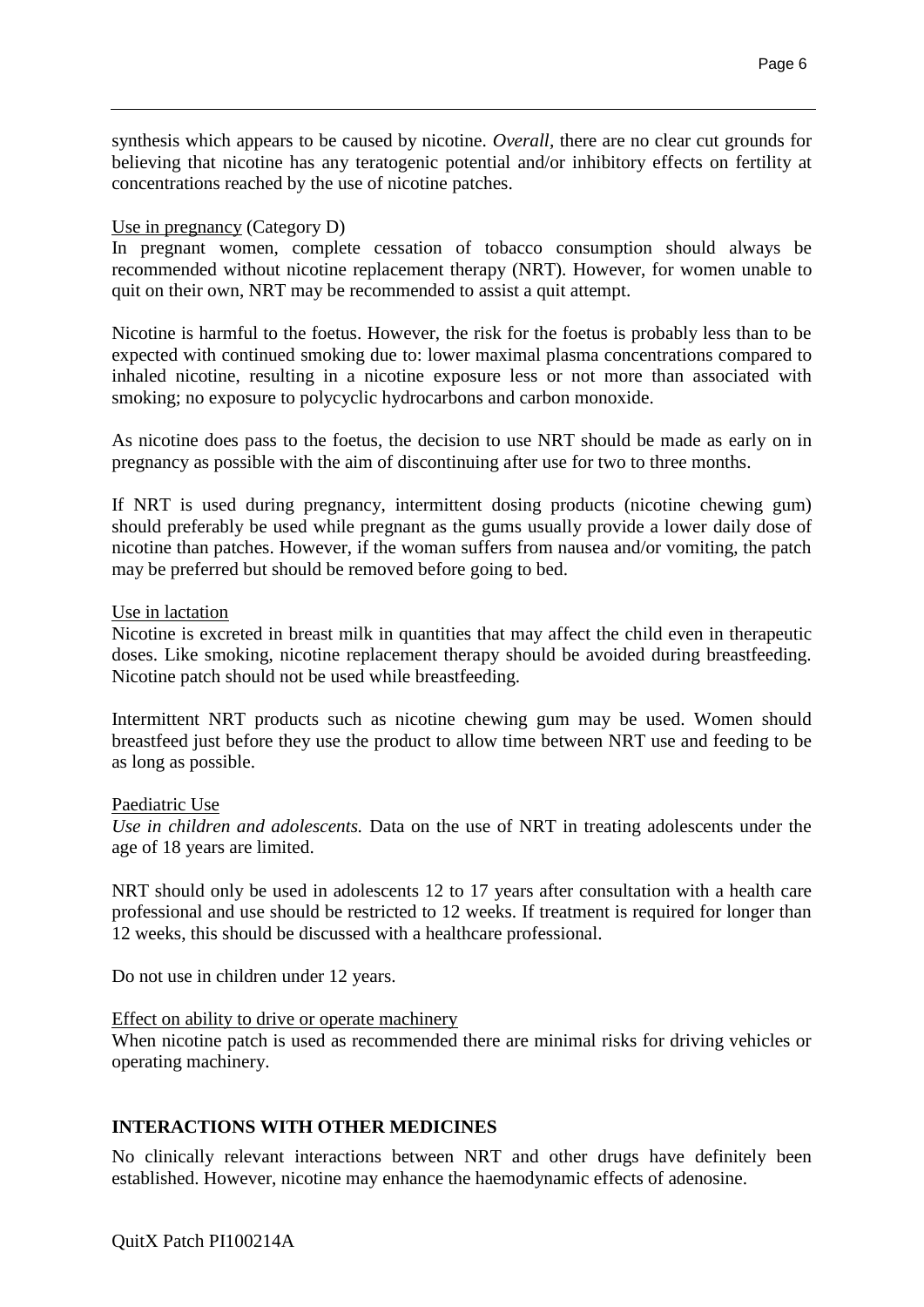Smoking but not nicotine is associated with increased CYP1A2, and possibly CYP1A1, activity. After cessation of smoking there may be reduced clearance of substrates for these enzymes and increased plasma levels of some medicinal products. This is of potential clinical importance in products with a narrow therapeutic window, e.g. theophylline, ropinirole, clozapine and olanzapine.

Cessation of smoking, with or without NRT, may alter the individual's response to concomitant medication and may require adjustment of dose. In particular, anticonvulsants may require special monitoring and/or dosage adjustment.

Dose reduction may be required for: caffeine, oestrogens, imipramine, lignocaine, oxazepam, pentazocine, theophylline, warfarin, possibly due to reversal of hepatic enzyme induction on smoking cessation; insulin, possibly due to increase in subcutaneous absorption on smoking cessation; adrenergic antagonists (e.g. prazosin, labetalol), possibly due to reduction in circulating catecholamines on smoking cessation.

Dose increase may be required for: adrenergic agonists (e.g. isoprenaline, phenylephrine), possibly due to reduction in circulating catecholamines on smoking cessation.

Smoking may lead to reduced analgesic effects of opioids (e.g. dextropropoxyphene, pentazocine), reduced diuretic response to furosemide, reduced effect of β-adrenergic blockers (e.g. propranolol) on blood pressure and heart rate decrease and reduced responder rates in ulcer healing with H 2-antagonists.

Both smoking and nicotine may raise the blood levels of cortisol and catecholamines. Dosages of nifedipine, adrenergic antagonists and adrenergic agonists may need to be adjusted.

#### **ADVERSE EFFECTS**

In principle, nicotine patches can cause adverse reactions similar to those associated with nicotine administered by smoking. Since the maximum plasma concentrations of nicotine that are produced by nicotine patches are lower than those produced by smoking and fluctuate less, nicotine-related adverse reactions occurring during treatment with nicotine patches can be expected to be less marked than during smoking.

Some of the symptoms listed below are hard to differentiate from recognised tobacco withdrawal symptoms when comparison with placebo is made. The placebo used contained about 13% of the nicotine of matching nicotine patches, to match colour and odour exactly for blinding purposes.

The most common adverse event associated with topical nicotine is a short lived erythema, pruritus or burning at the application site, which was seen at least once in 35% of clinical trial subjects. Local erythema after patch removal was noted at least once in 17% of patients and local oedema in 3%. Erythema generally resolved within 24 hours. Cutaneous hypersensitivity (contact sensitisation) occurred in 1.5% of patients on nicotine patches (see Precautions).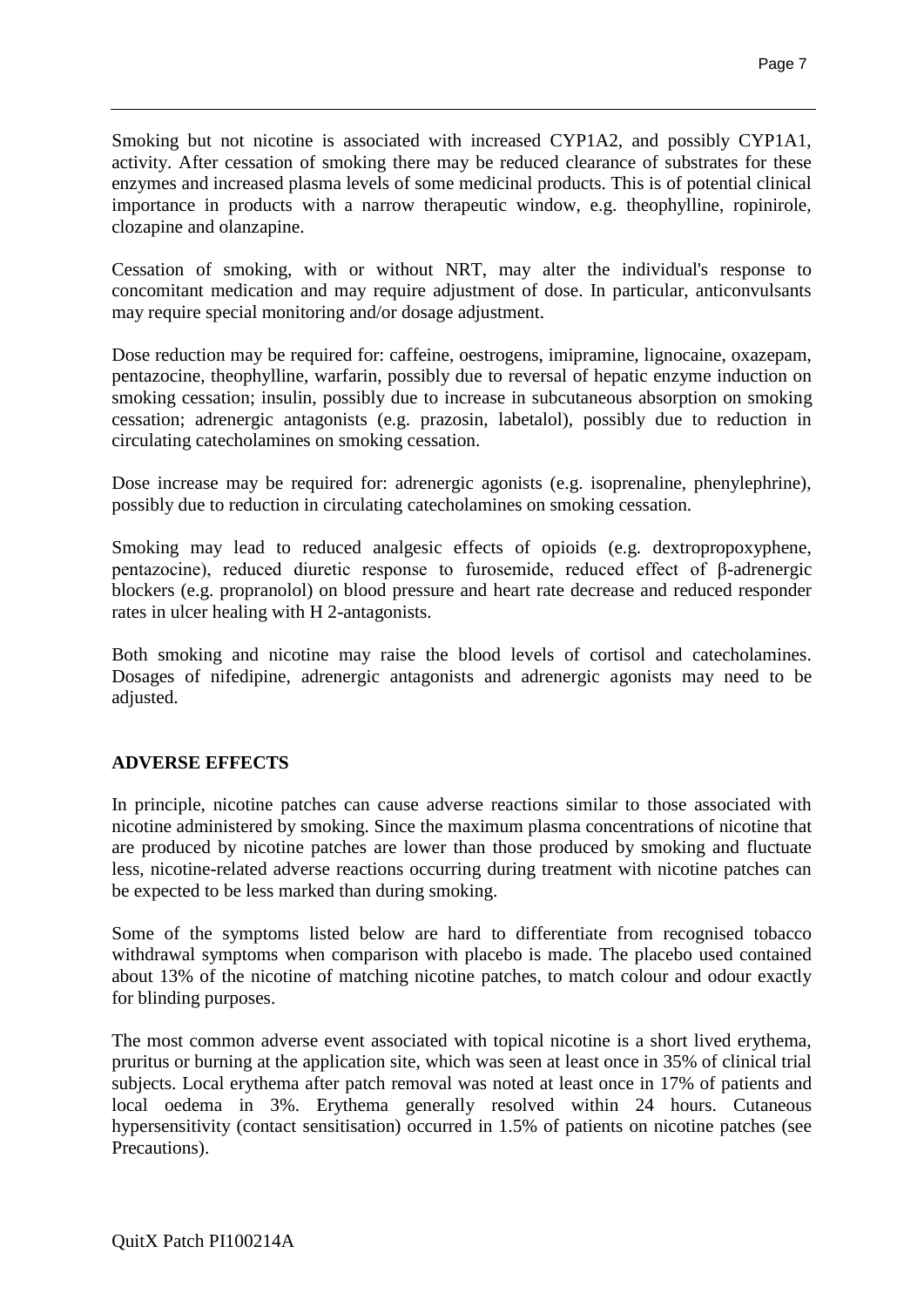Skin reactions led to premature discontinuation of nicotine patches in about 6% of clinical trial participants. Oedema, burning sensation, blisters, rash, or pinching at the application site were noted. The majority of these reactions were mild. Most of the skin reactions resolved within 48 hours, but in more severe cases the erythema and infiltration lasted from one to three weeks. The onset of important skin reactions occurred between three and eight weeks from the start of therapy. In isolated cases the skin reactions extended beyond the application sites. Isolated cases of urticaria, angioneurotic oedema and dyspnoea were reported.

**Table 2** shows the adverse events/withdrawal symptoms most commonly reported in three double blind clinical trials irrespective of causal association with study drug.

|                            | <b>Nicotine Patch</b><br>$(N=401)$ | <b>Placebo</b><br>$(N=391)$ |
|----------------------------|------------------------------------|-----------------------------|
| Application site reaction  | 34.9%                              | 17.6%                       |
| Headache                   | 29.7%                              | 29.2%                       |
| Cold and flu-like symptoms | 12.0%                              | 8.4%                        |
| Dysmenorrhoea              | $6.6\%$ **                         | $8.8\%$ **                  |
| Insomnia                   | 6.5%                               | 5.4%                        |
| Nausea                     | 6.2%                               | 4.6%                        |
| Myalgia                    | 6.0%                               | 4.1%                        |
| <b>Dizziness</b>           | 6.0%                               | 5.9%                        |
| ** % of female subjects    |                                    |                             |

The following unwanted experiences were also reported, irrespective of causal association with nicotine patches, at incidences of  $< 6\%$ .

*Incidence*  $\geq$  2% *and greater than placebo (by at least 0.5%).* Abdominal pain, dyspepsia, allergy, motor dysfunction, coughing, abnormal dreaming, arthritis.

*Incidence ≥* 2% *and similar* to *or less than placebo.* Anxiety, emotional lability, irritability, constipation, diarrhoea, toothache, arthralgia, back pain, pharyngitis, rhinitis, sinusitis, upper respiratory symptoms.

*Incidence between* 1 *and* 2%. Somnolence, impaired concentration, vomiting, chest pain, fatigue, pain, blood pressure changes, bronchitis, rash, herpetic rash, earache.

*Incidence*  $\leq 1\%$ <sup>\*</sup>. Hot flushes, local oedema, weight increase, extrasystoles, hypertension, palpitation, gastric ulcer, dry mouth, flatulence, gingivitis, dysphagia, abnormal stool, thyroid disorders, lymph gland tenderness, taste perversion, abnormal vision, dyspnoea, cystitis, paraesthesia, memory impairment, twitching, confusion, agitation, increased appetite, leg cramps, migraine, pruritus, increased sweating, urticaria, acne.

\*Only events considered by the investigator to be possibly related to Nicotine patch are included in this list, but the overall incidence was  $\leq 1$  % irrespective of relationship to study drug.

A similar profile has also been observed in previous clinical trials.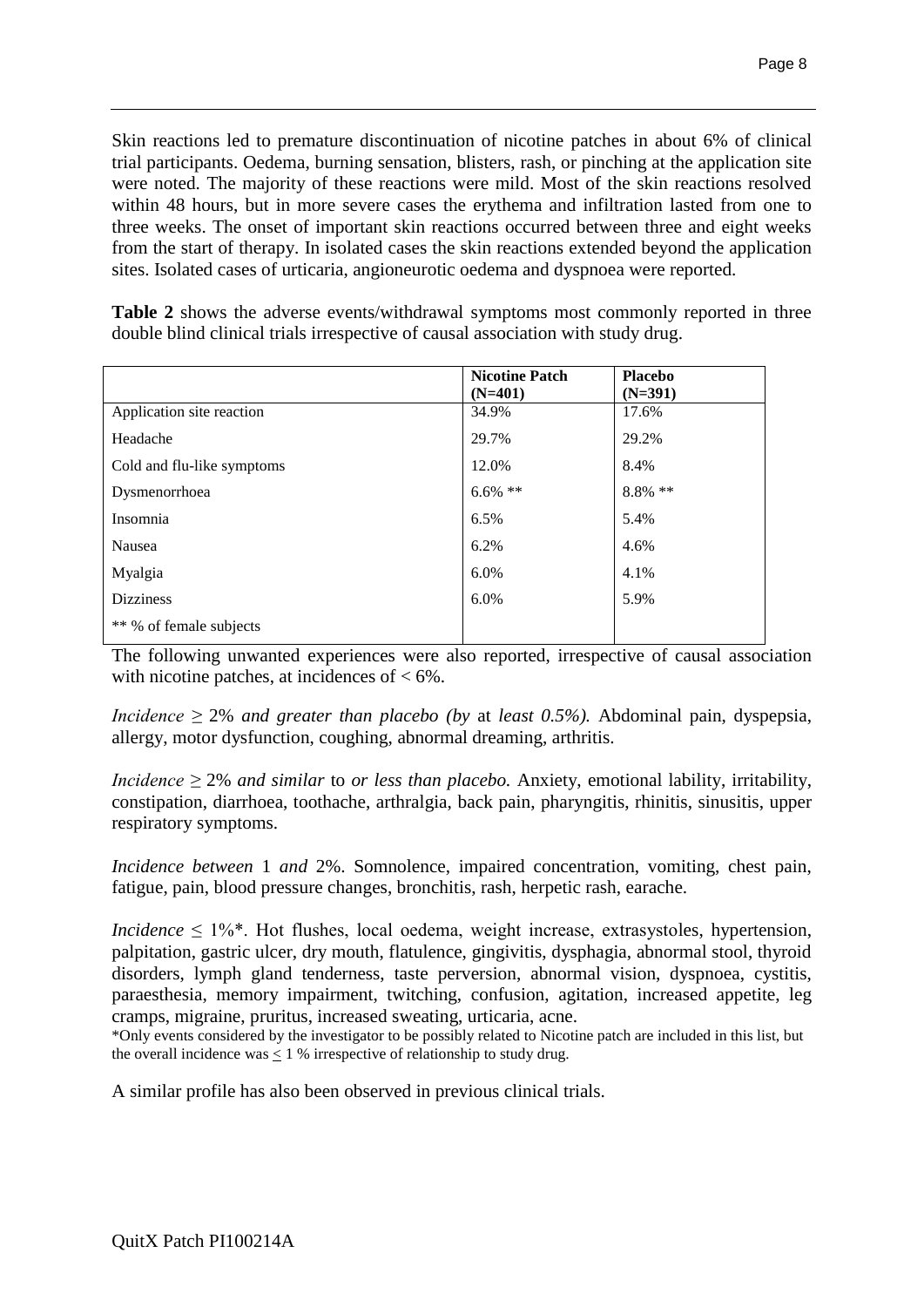*Other adverse reactions reported during postmarketing surveillance (incidence unknown).*  Vasculitis, tachycardia, hypotension, euphoria, vertigo, tremor, hyperactivity, lightheadedness, bone pain, pain in the extremities, hyperventilation, hoarseness.

## **DOSAGE AND ADMINISTRATION**

The patient should be advised to stop smoking completely when starting treatment with QUITX patches.

For individuals smoking 20 cigarettes or more a day, it is recommended that treatment be started with nicotine 21mg/24 hours patch (Step 1) once daily. Those smoking less than 20 cigarettes are recommended starting with nicotine 14mg/24 hours patch (Step 2).

Patients starting on Nicotine patch Step 1 should use this strength for 4 weeks, before moving onto Step 2 for 4 weeks and finally Step 3 for 4 weeks.

Patients starting on Nicotine patch Step 2 may switch to Step 3 after 4 weeks followed by 8 weeks of Step 3.

How quickly the patient moves through the program will vary depending on individual response, and maintaining or increasing the dose may be necessary if abstinence is not achieved or if withdrawal symptoms are experienced.

The treatment duration is about 3 months but may vary as a function of individual response. Intermittent dosing products (such as Nicotine Chewing Gum) may be used beyond 3 months if necessary, but those using NRT for more than 9 months should seek advice from a healthcare professional.

#### Use in children under 18 years:

When deciding whether to recommend NRT an assessment should be made on the individual's nicotine dependence, motivation to quit and willingness to accept counselling. Counselling is considered to be vitally important in the effective treatment of tobacco dependence in this age group.

Children aged 12 to 17 years should only use QuitX patch under the advice of a health care professional. Treatment should not exceed 12 weeks without consultation with a healthcare professional, who can reassess the patient for their commitment to quit and the benefits of continued treatment. If treatment is continued, it should not be extended for more than another four weeks.

Do not use in children under 12 years.

#### Use in the Elderly:

Experience in the use of these patches in smokers over the age of 65 years is limited. Nicotine patch does not appear to pose safety problems in this age group.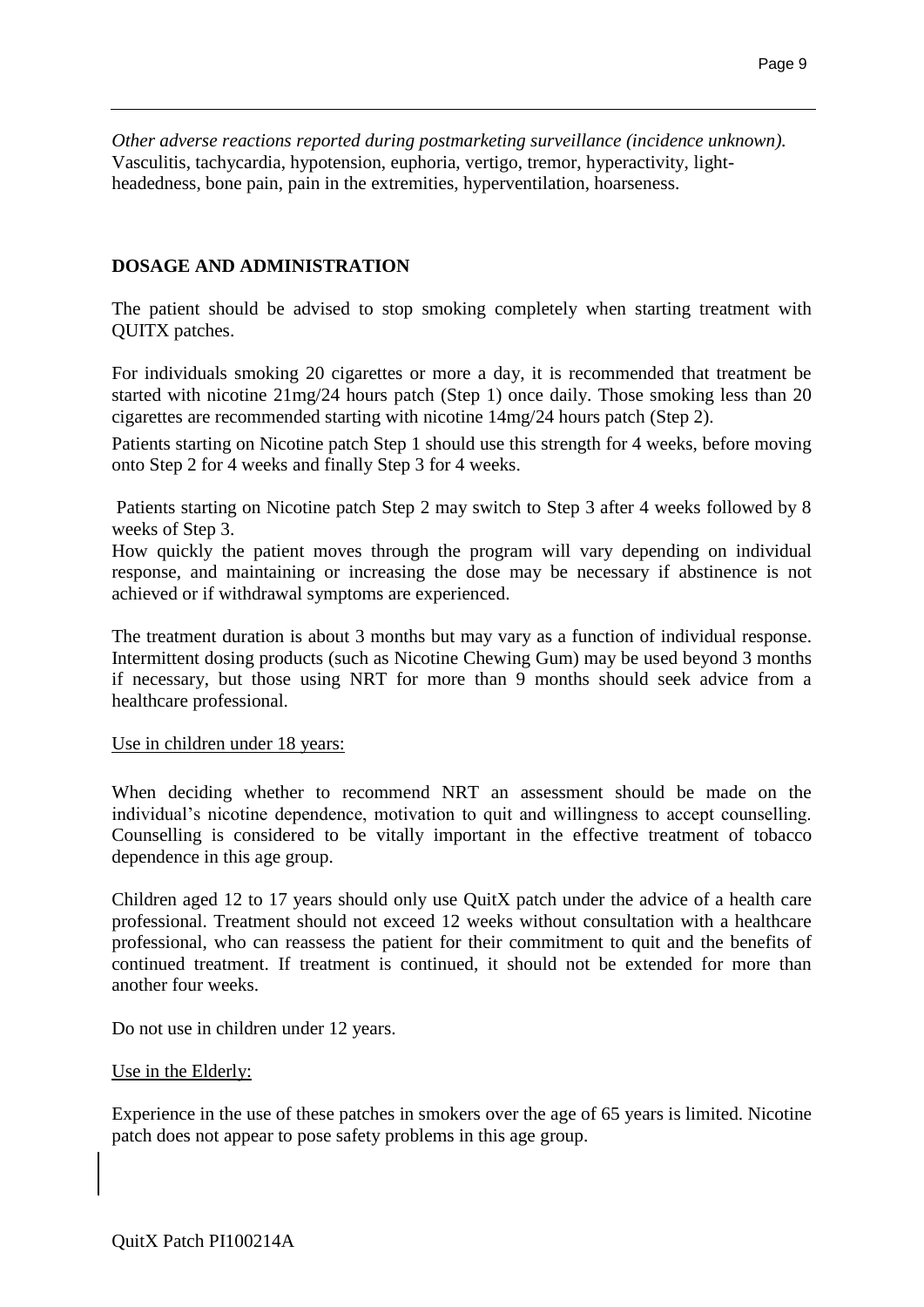#### Instruction for use

Nicotine patches should be applied as soon as it has been removed from the child resistant pouch. The sachet has a pre-cut edge to facilitate removal of the contents. Following removal of the backing, the nicotine patch should be immediately applied to a clean non hairy, dry area of intact skin on the trunk or upper arm. The patch should be held in position for 10 to 20 seconds with the palm of the hand. A different site of application should be chosen each day. One should allow several days to elapse before using the same area again.

## Combination therapy

If smokers have previously relapsed with use of one form of nicotine replacement therapy (NRT), combination therapy could be beneficial. Smokers who experience breakthrough cravings or have difficulty controlling cravings using one form of NRT alone could combine the use of nicotine patch Step 1 with another form of NRT such as nicotine chewing gum 2 mg. Nicotine chewing gum 4 mg should not be used with nicotine patches.

When using nicotine patch Step 1 in addition of nicotine chewing gum 2 mg, it is recommended that 4 to 12 pieces are used each day. Most people will use 5 to 6 pieces. Do not exceed 12 pieces a day.

Combination therapy should be used for 12 weeks, after which one of the two following programs should be followed.

1. Stop use of nicotine patch and gradually reduce the number of gums used until they are no longer needed.

2. Continue with nicotine patch Step 2 for 3 to 4 weeks, then nicotine patch Step 3 for a further 3 to 4 weeks while maintaining the number of nicotine chewing gum 2 mg that is used each day. After use of patches is ceased, gradually reduce the number of gums used until they are no longer needed.

#### Potential for abuse and dependence:

Nicotine patches are used as an aid to smoking cessation, providing replacement for tobacco based nicotine. Transdermal nicotine is likely to have a very low abuse potential because of its slow onset of action, low fluctuations in blood concentrations, inability to produce high blood concentrations of nicotine, and infrequent use (i.e. once daily). Moreover, gradual weaning from nicotine patches is instituted within the treatment schedule, and the risk of dependence after therapy is minimal. The effects of abrupt withdrawal from nicotine patches are likely to be similar to those observed with tobacco withdrawal from comparable nicotine concentrations. Patients should be encouraged to wean themselves gradually over the treatment period.

#### **OVERDOSAGE**

## **Contact the Poisons Information Centre on 13 11 26 for advice on management of overdose.**

The effects of applying several QuitX patches simultaneously or swallowing QuitX patches are unknown (see Precautions).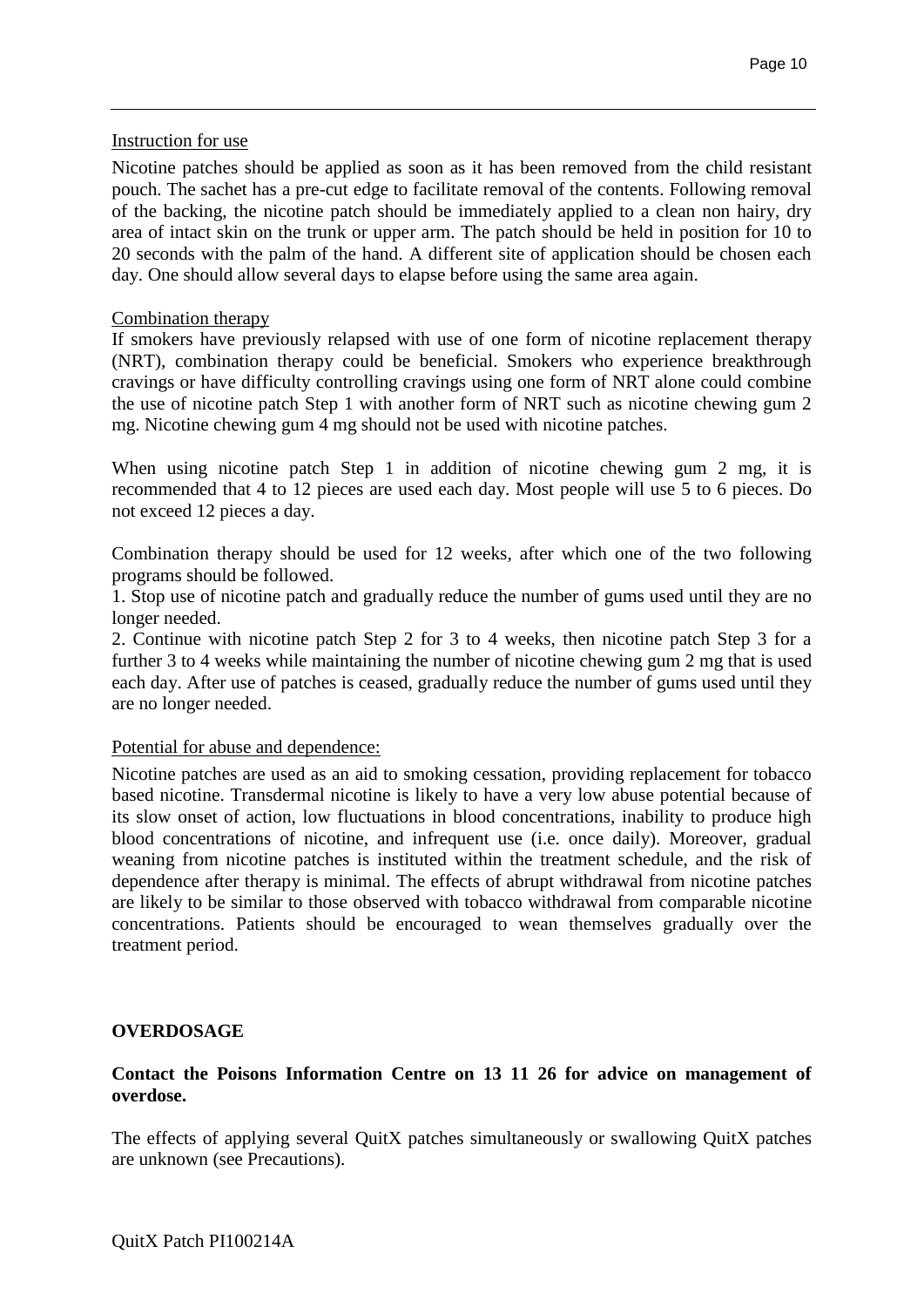The oral minimum acute lethal dose for nicotine in human adults is reported to be 40 to 60 mg  $(< 1$  mg/kg).

The minimum lethal dose of nicotine in a non-tolerant man has been estimated to be 40 to 60 mg. Symptoms of acute nicotine poisoning include nausea, salivation, abdominal pain, diarrhoea, sweating, headache, dizziness, disturbed hearing and marked weakness. In extreme cases, these symptoms may be followed by hypotension, rapid or weak or irregular pulse, breathing difficulties, prostration, circulatory collapse and terminal convulsions.

#### Overdose from topical exposure

QuitX patches should be removed immediately if the patient shows signs of overdosage, and the patient should seek immediate medical care. The skin surface may be flushed with water and dried. No soap should be used, since it may increase nicotine absorption. Nicotine will continue to be delivered into the bloodstream for several hours (see Pharmacokinetics) after removal of the patch because of a depot of nicotine in the skin.

## Overdose from ingestion

People ingesting QuitX patches should be referred to a health care facility for management. Due to the possibility of nicotine induced seizures, activated charcoal should be administered. In unconscious patients with a secure airway, instil activated charcoal via a nasogastric tube. A saline cathartic or sorbitol added to the first dose of activated charcoal may speed gastrointestinal passage of the patch. Repeated doses of activated charcoal should be administered as long as the patch remains in the gastrointestinal tract since it will continue to release nicotine for many hours.

## Management of nicotine poisoning

All nicotine intake should stop immediately and the patient should be treated symptomatically. Artificial respiration with oxygen should be instituted if necessary. Activated charcoal reduces the gastrointestinal absorption of nicotine.

Other supportive measures include diazepam for seizures, atropine for excessive bronchial secretions or diarrhoea, respiratory support for respiratory failure, and vigorous fluid support for hypotension and cardiovascular collapse.

## **PRESENTATION AND STORAGE CONDITIONS**

Each dosage unit is composed of an impermeable, translucent backing, a nicotine infused silicone adhesive layer, an acrylic adhesive layer, and a removable polyester release liner.

QuitX nicotine 7 mg/24 hours, 9.7 cm<sup>2</sup> square with round corners QuitX nicotine 14 mg/24 hours, 19.3 cm<sup>2</sup> square with round corners QuitX nicotine 21 mg/24 hours, 29.0 cm<sup>2</sup> square with round corners.

Available in packs of 7, 14\* and 28\* sachets.